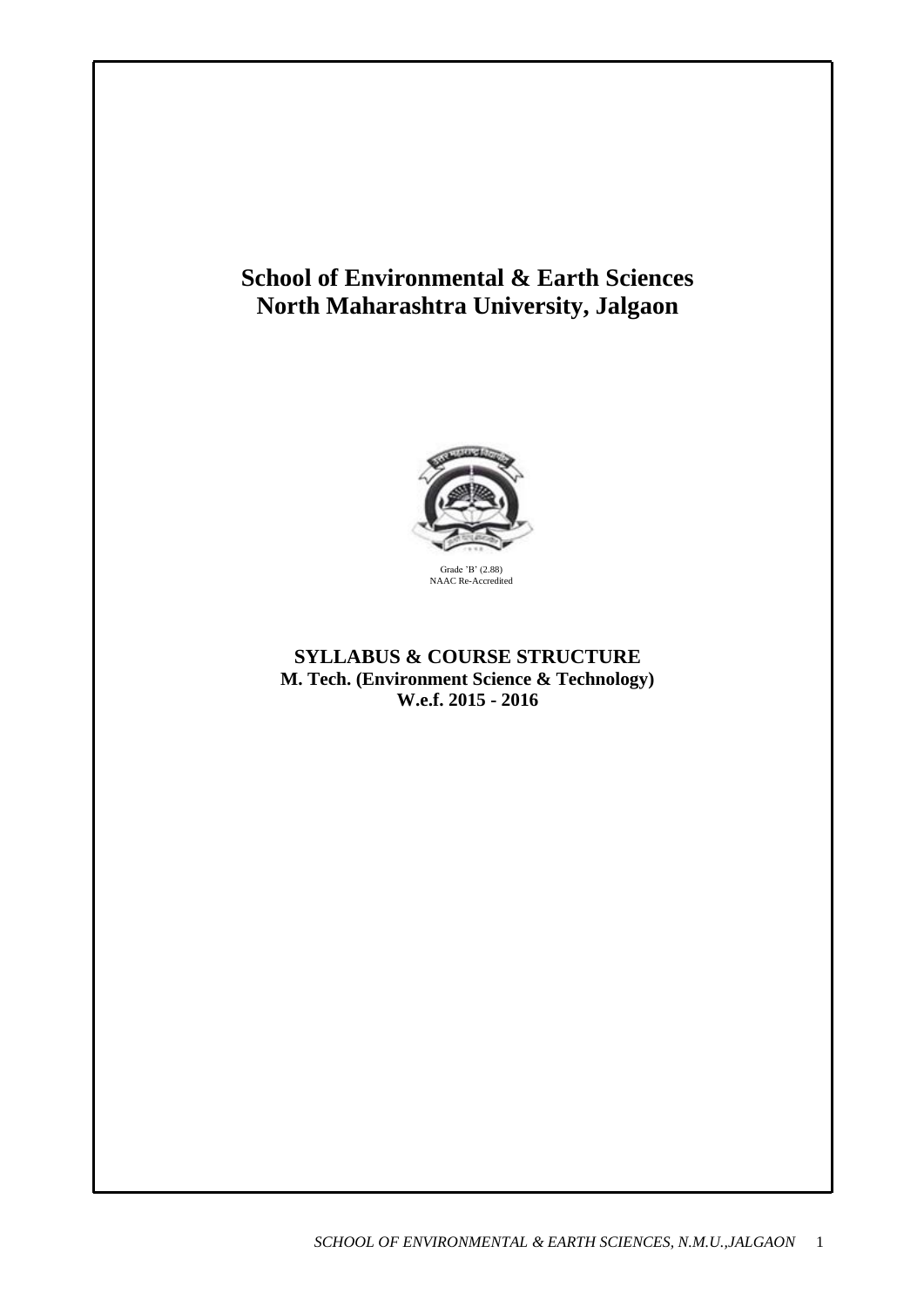# **Course Structure M. Tech. (Environnemental Sciences & Technology)**

| <b>First Semester</b>                                                  |                                                                                |                                            |                       |                 |                 |              |               |
|------------------------------------------------------------------------|--------------------------------------------------------------------------------|--------------------------------------------|-----------------------|-----------------|-----------------|--------------|---------------|
|                                                                        | Paper                                                                          | <b>Teaching</b><br>Scheme /<br>Hrs. / Week | Exam<br><b>Scheme</b> | <b>Marks</b>    |                 |              | <b>Credit</b> |
| Sub. Code                                                              |                                                                                |                                            |                       | <b>Internal</b> | <b>External</b> | <b>Total</b> | Point         |
| <b>MTE</b> - 101                                                       | Water & Wastewater<br>Management                                               | 03                                         | 03                    | 40              | 60              | 100          | 03            |
| <b>MTE - 102</b>                                                       | <b>Environmental System</b><br>03<br>03<br>40<br>60<br>Optimization & Modeling |                                            | 100                   | 03              |                 |              |               |
| <b>MTE - 103</b>                                                       | Modern Tools in Environmental<br>Technology                                    | 03                                         | 03                    | 40              | 60              | 100          | 03            |
| <b>MTE</b> - 104                                                       | Instrumental Techniques in<br><b>Environmental Analysais</b>                   | 03                                         | 03                    | 40              | 60              | 100          | 03            |
| <b>MTE - 105</b>                                                       | <b>Biotechnological Applications</b><br>for Environmental Protection           | 03                                         | 03                    | 40              | 60              | 100          | 03            |
| Principales of Air & Noise<br>MTE - 106<br><b>Pollution Management</b> |                                                                                | 03                                         | 03                    | 40              | 60              | 100          | 03            |
| $MTE - 107$                                                            | 08<br>03<br><b>Practical Course</b><br>40                                      |                                            | 60                    | 100             | 03              |              |               |
| <b>Grand Total</b>                                                     |                                                                                |                                            |                       |                 |                 | 500          | 15            |

Note: MTE: - 101, 102, & 107 are compulsory. Select any two papers out of MTE: - 103, 104, 105 & 106

# **Second Semester**

|                    | Paper                                                                                                | <b>Teaching</b>            |                       | <b>Marks</b>    |                 |              |                        |
|--------------------|------------------------------------------------------------------------------------------------------|----------------------------|-----------------------|-----------------|-----------------|--------------|------------------------|
| Sub. Code          |                                                                                                      | Scheme /<br>Hrs. /<br>Week | Exam<br><b>Scheme</b> | <b>Internal</b> | <b>External</b> | <b>Total</b> | <b>Credit</b><br>Point |
| <b>MTE</b> - 201   | <b>Industrial Pollution Control</b>                                                                  | 03                         | 03                    | 40<br>60        |                 | 100          | 03                     |
| <b>MTE - 202</b>   | Environmental Impact<br>Assessment & Audit                                                           | 03                         | 03                    | 40<br>60        |                 | 100          | 03                     |
| MTE - 203          | Industrial Safety,<br><b>Environmental Health and</b><br>03<br>03<br>40<br>60<br>Disaster Management |                            |                       | 100             | 03              |              |                        |
| <b>MTE - 204</b>   | Solid & Hazardous Waste<br>Management                                                                | 03                         | 03                    | 40              | 60              | 100          | 03                     |
| MTE - 205          | <b>Environmental Geo-technology</b>                                                                  | 03                         | 03                    | 40              | 60              | 100          | 03                     |
| <b>MTE - 206</b>   | 03<br><b>Natural Resource Management</b>                                                             |                            | 03                    | 40              | 60              | 100          | 03                     |
| $MTE-207$          | <b>Practical Course</b><br>08<br>03<br>40<br>60                                                      |                            | 100                   | 03              |                 |              |                        |
| <b>Grand Total</b> |                                                                                                      |                            |                       |                 |                 | 500          | 15                     |

Note: MTE: - 201, 202, & 207 are compulsory. Select any two papers out of MTE: - 203, 204, 205 & 206

# **Third Semester**

| Sub. Code   Paper  |                              | <b>Teaching Scheme /</b> | <b>Exam Scheme</b> |                 | <b>Total</b> | <b>Credit</b> |
|--------------------|------------------------------|--------------------------|--------------------|-----------------|--------------|---------------|
|                    |                              | Hrs. / Week              | <b>Internal</b>    | <b>External</b> |              | Point         |
| <b>MTE</b> - 301   | Seminars & Industrial visits | ----                     | 100                |                 | 100          | 05            |
| MTE - 302          | Project                      | 80<br>120<br>-----       |                    | 200             |              |               |
| <b>Grand Total</b> |                              |                          |                    |                 |              |               |

# **Fourth Semester**

| Sub. Code          | Paper   | <b>Teaching Scheme /</b> | <b>Exam Scheme</b> |                 | <b>Total</b> | Credit |
|--------------------|---------|--------------------------|--------------------|-----------------|--------------|--------|
|                    |         | Hrs. / Week              | <b>Internal</b>    | <b>External</b> |              | Point  |
| MTE - 401          | Project | $- -$                    | 120                | 180             | 300          |        |
| <b>Grand Total</b> |         |                          |                    |                 |              |        |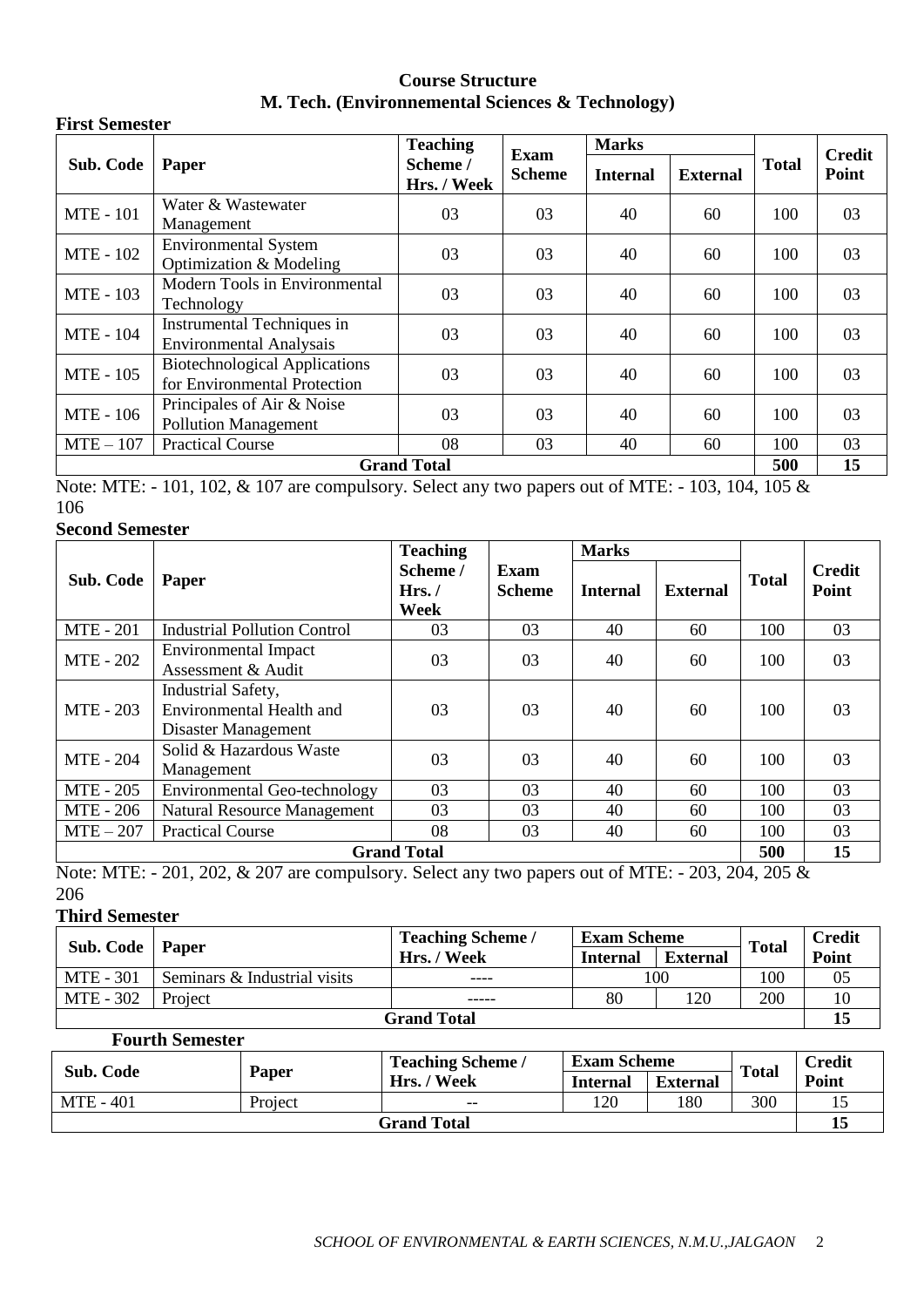# **COURSE STRUCTURE M. Tech (Environment Science & Technology)**

| Sr.<br>No.          | <b>Subject</b><br>Code | <b>Course structure</b>                                         |  |  |  |
|---------------------|------------------------|-----------------------------------------------------------------|--|--|--|
|                     | <b>Semester I</b>      |                                                                 |  |  |  |
| 1                   | <b>MTE-101</b>         | Water & Wastewater Management                                   |  |  |  |
| $\overline{2}$      | <b>MTE-102</b>         | Environmental System Optimization & Modeling                    |  |  |  |
| 3                   | <b>MTE-103</b>         | Modern Tools in Environmental Technology                        |  |  |  |
| 4                   | <b>MTE-104</b>         | Instrumental Techniques in Environmental Analysais              |  |  |  |
| $\overline{5}$      | <b>MTE-105</b>         | Biotechnological Applications for Environmental Protection      |  |  |  |
| 6                   | <b>MTE-106</b>         | Principales of Air & Noise Pollution Management                 |  |  |  |
| $\overline{7}$      | <b>MTE-107</b>         | <b>Practical Course</b>                                         |  |  |  |
|                     | <b>Semester II</b>     |                                                                 |  |  |  |
| 8                   | <b>MTE-201</b>         | <b>Industrial Pollution Control</b>                             |  |  |  |
| 9                   | <b>MTE-202</b>         | Environmental Impact Assessment & Audit                         |  |  |  |
| 10                  | <b>MTE-203</b>         | Industrial Safety, Environmental Health and Disaster Management |  |  |  |
| 11                  | <b>MTE-204</b>         | Solid & Hazardous Waste Management                              |  |  |  |
| 12                  | <b>MTE-205</b>         | <b>Environmental Geo-technology</b>                             |  |  |  |
| 13                  | <b>MTE-206</b>         | <b>Natural Resource Management</b>                              |  |  |  |
| 14                  | <b>MTE-207</b>         | <b>Practical Course</b>                                         |  |  |  |
| <b>Semester III</b> |                        |                                                                 |  |  |  |
| 15                  | <b>MTE-301</b>         | Seminars & Industrial visits                                    |  |  |  |
| 16                  | <b>MTE-302</b>         | Mid Term Project Presentation / Evaluation                      |  |  |  |
| <b>Semester IV</b>  |                        |                                                                 |  |  |  |
| 17                  | <b>MTE-401</b>         | Dissertations & Project work                                    |  |  |  |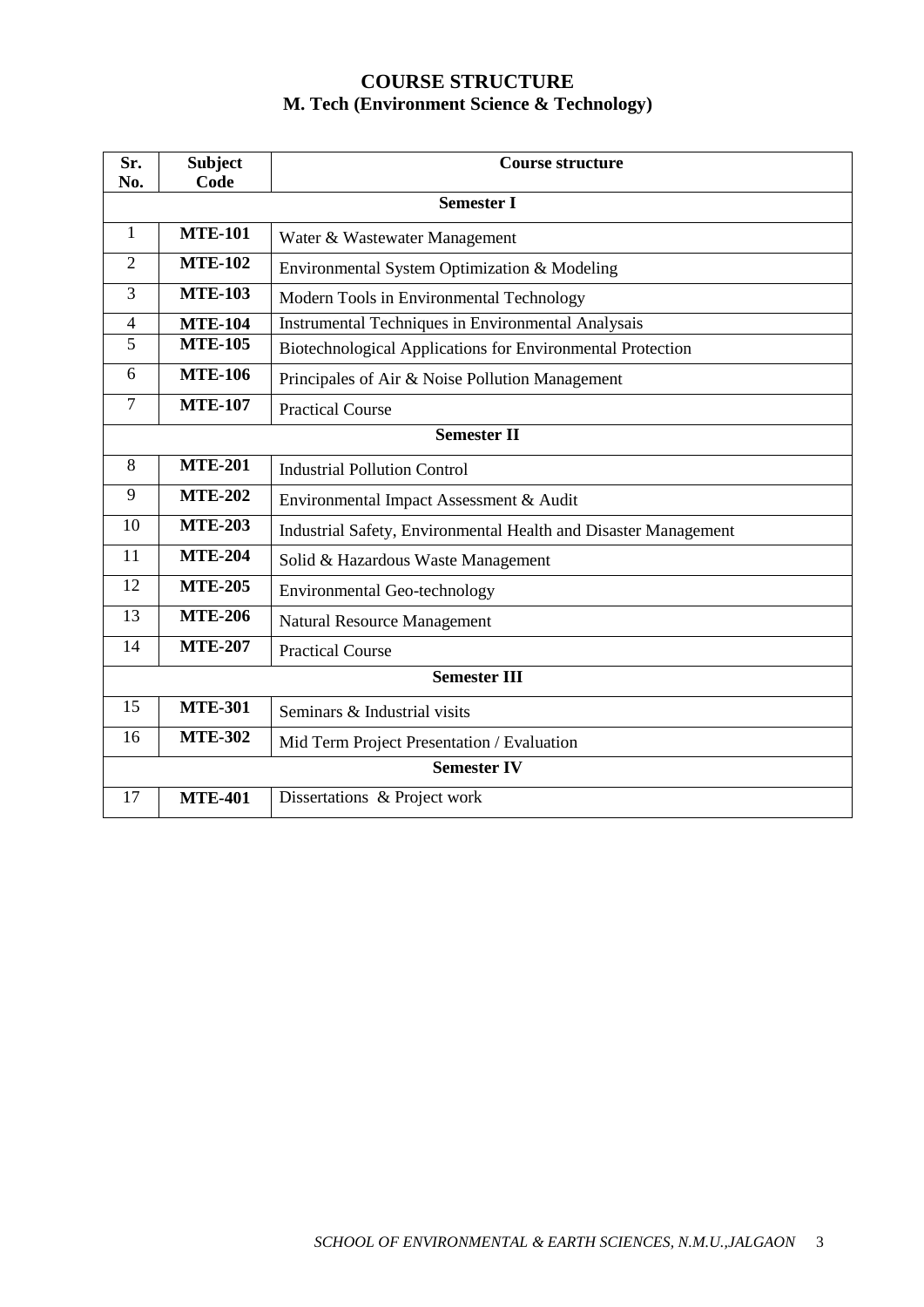#### **SEMESTER I**

#### **MTE – 101 WATER & WASTEWATER MANAGEMENT**

#### **Unit I: Water Quality and Parameters:**

Water Quality-Physical, chemical and biological parameters of water- Water Quality requirement - Potable water standards -Wastewater Effluent standards -Water quality indices. Water purification systems in natural systems-Physical processes-chemical processes and biological processes-Primary, Secondary and tertiary treatment-Unit operations-unit processes. Mixing, Clarification - Sedimentation; Types; Aeration and gas transfer – Coagulation and flocculation, coagulation processes - stability of colloids - destabilization of colloids-transport of colloidal particles, Clari – flocculation.

### **Unit II: Consequences of Water Pollution:**

Biological uptake of pollutants and their effects on land, vegetation, animals and human health, bio-deterioration, bioaccumulation, bio-magnification and eutrophication, infectious microbial agents in water system and their consequences on human health.

## **Unit III: Sewage Treatment**

Chemical precipitation, Principle of biological treatment-derivation of bacterial growth kinetics used in designing of wastewater treatment plant. Process design and operation of Activated sludge process and its modification. Bulking and rising sludge. Wastewater treatment for small communities – Oxidation ditch, extended aeration system, SBR; Process design and operation of mechanically aerated lagoon and Waste stabilization pond system. Sewage disposal in isolated unsewered areas–septic tank, cesspools and their effluent disposal methods.

### **Unit IV: Design and Operation**

Sewage characteristics, Quantity & Quality, flow rate, treatment flow –sheets. Sewage treatment process, reactor type, hydraulic characteristics, C-diagram. Preliminary treatmentdesign and operation of screening and grit chamber. Sedimentation, design and operation PST; Design and operation of biological nitrification – de-nitrification system; luxurious phosphorus uptake. Aerobic attached growth process –Process design and operation of trickling filter, RBC, Bio-filter

## **Unit V: Process Selection and System Synthesis:**

Waste waters, industrial wastewaters, interaction of system components, mixing waste waters and regional plants, Concept of common effluent treatment plant (CETP)system economics, water treatment systems, experimental studies.

- 1. Wastewater Engineering: Treatment, disposal, Reuse Metcalf & Eddy Inc. $4<sup>th</sup>$  ed. TMGHl, New Delhi, 2003.
- 2. Environmental Engineering- Peavy, HS, Donald RR & G. Tchobanoglous, MGH Int. Ed. New York, 1985.
- 3. Wastewater Treatment for Pollution Control Soli J Arceivala, Tata McGraw Hill,  $2<sup>nd</sup>$  ed.1998
- 4. Wastewater Treatment Plants: Planning, Design and Operation- S.R..Qasim, Holt, Rinehart & Winston, NY, 1985
- 5. Industrial Water Pollution Control –WW Eckenfelder, Jr., McGraw –Hill, 2<sup>nd</sup> Edition, NY 1989.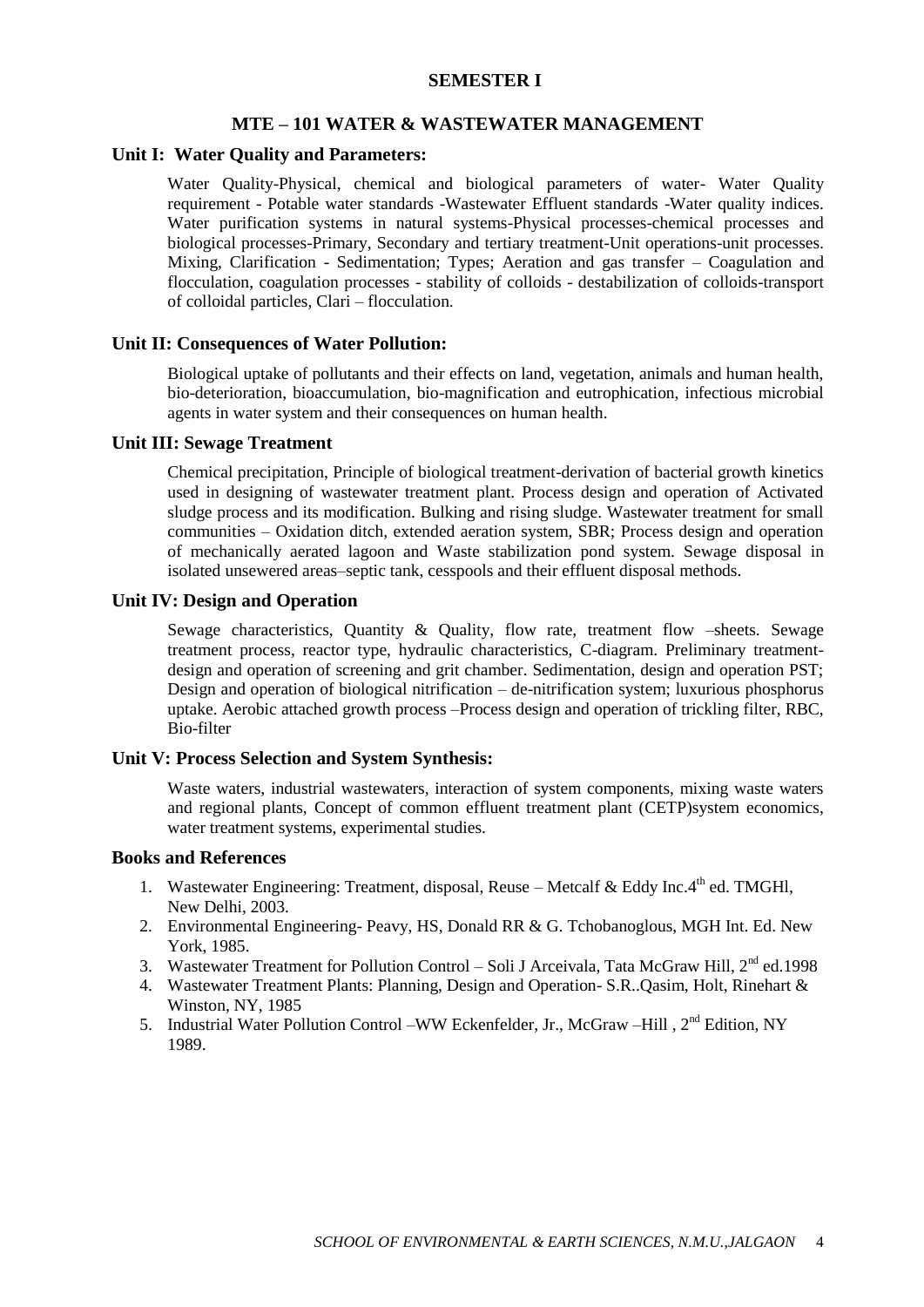## **MTE 102 - ENVIRONMENTAL SYSTEM OPTIMIZATION AND MODELING**

#### **Unit I: Systems Approach Concept & Analysis**

Model Classification, Terminology of Models, Model Building, Fundamental of Modeling, Transport Law, Chemical Equilibrium, Phase Equilibrium Rooth's Law, Relative Velocity and Chemical Kinetics

#### **Unit II: Process Modeling**

Linear equilibrium system, Batch Reactor, pH system, Planning Models, Municipal solid waste management, Integrated Solid waste Management, Reuse and Recovery in paper, Palstic, glass and aluminum waste

#### **Unit III: Water Modeling**

Modeling of wastewater management systems. Modeling of pesticide management; Modeling of Modeling of municipal wastewater treatment, Model formulization and their solution, Numerical Techniques of Linear equations, Matrix inversion method, Gasses elimination and gas sidal method.

## **UNIT IV: Programming Model**

Silent feature of optimizations, Linear programming problem, Simplex method, Prinicpales of problem in dual problem, Graphical Method, Principles related to graphical method – Optimum solution and their analysis (Minimization & Maximization) At least one problem of each method along with optimum solution.

#### **Unit V: Air Dispersion & Equations of Continuity**

Equations of continuity for rectangular, cylindrical, spherical. Derivation for rectangular coordinate. Numericals based on equation of continuity. Pollutant standard index criteria, toxic air pollutants, Motor vehicle emission, the point source Gaussian Plume models, Transportation Models.

- 1. Handbook of Environmental and Ecological Modeling, Halling-Sorensen B., Nielsen S.N. and Jorgensen S.E., Lewis Publishers Inc., 1995.
- 2. Fundamentals of Atmospheric Modeling, Jacobson Mark Z., Kluer Academic Press, 2002.
- 3. An Introduction to Water Quality Modeling, James A. (Ed), (2nd Ed.), 1992.
- 4. Techniques for Environmental System Analysis R.H.Pantell Wiley, NY, 2001.
- 5. System Analysis and Design RJ Aguilar, Prentice Hall, Englewood Cliffs, N.J., 1993.
- 6. Numerical Methods and Analysis- Dr. S. K. Rathore.
- 7. Transport Phenomenon Bird.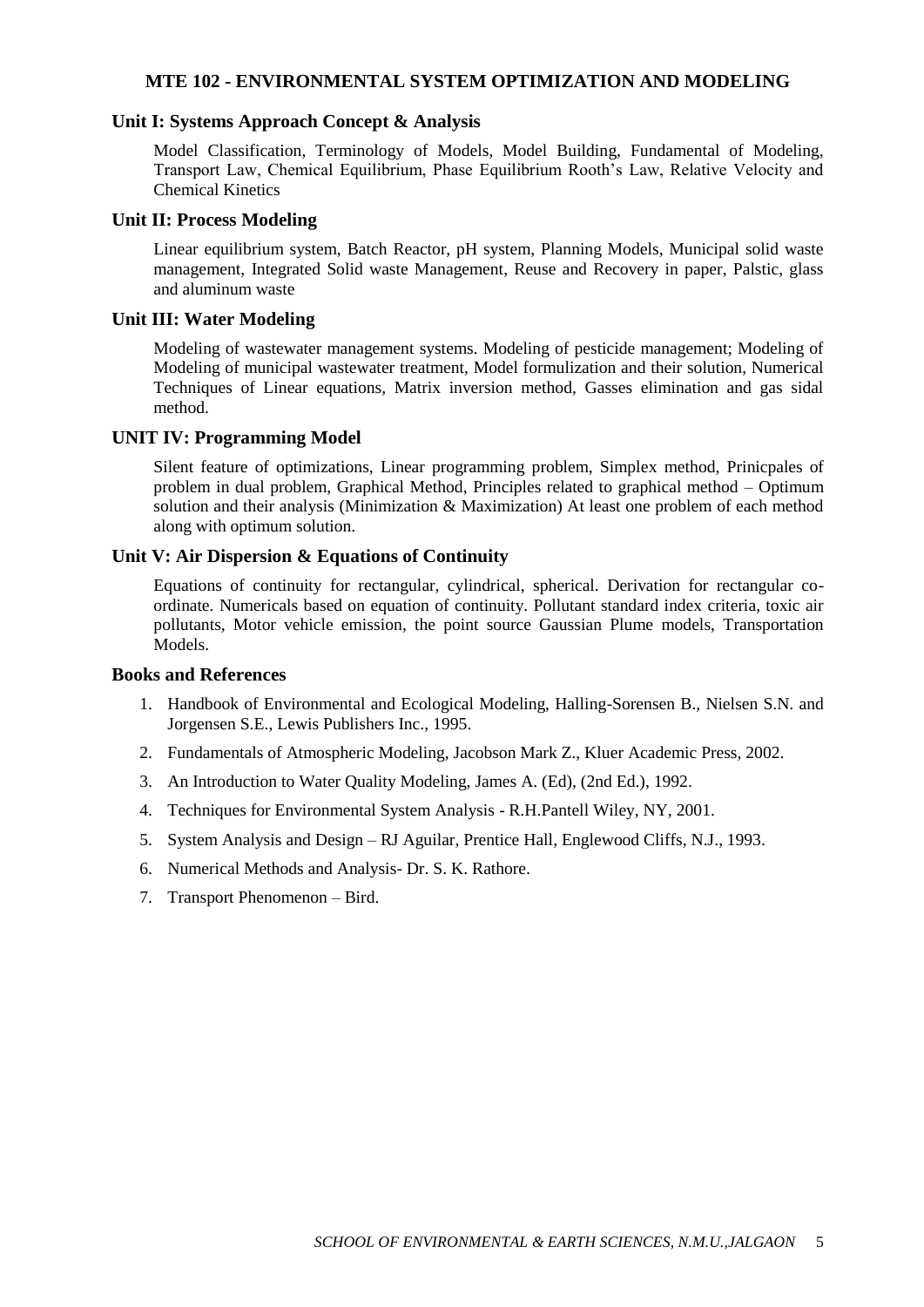## **MTE - 103 MODERN TOOLS IN ENVIRONMENTAL TECHNOLOGY**

#### **UNIT I: Fundamentals of Remote Sensing**

Introduction, Types, Application and Importance of Remote Sensing; Physics of Remote Sensing; The Electromagnetic spectrum; Spectral Reflectance Curves; Spectral Signatures; Resolution.

#### **UNIT II: Satellite Remote Sensing**

Remote Sensing Platforms: Gound, airborne and satellite based platforms; Some important Remote Sensing Satellites. Sensors: Passive and Active Sensors; Major Remote Sensing Sensors; Satellite band designations and principal applications; true Colour/False Colour, Aerial Photography/Aerial Photo Interpretation.

# **UNIT III: Digital Image Processing and Image Interpretation**

Digital Image Processing: Pixels and Digital Number; Digital Image Structure; Format of Remote Sensing Data; Image Processing functions: Image Restoration, Image Enhancement, Image Transformation, Image Classification and Analysis; Image Interpretation strategies.

#### **UNIT IV: Geographic Information Systems (GIS) & GPS**

Geographic Information System; Introduction; Preparation of thematic map from remote sensing data; Co-ordinate systems; GIS components; Hardware, software and infrastructures; GIS data types: Data input and Data Processing; DEM/DT, generation. Integration of GIS and Remote Sensing Application of Remote Sensing and GIS Water resources Urban Analysis Watershed Management Resources Information Systems. Global Positioning System an introduction.

## **UNIT V: Computer Applications**

Basic concepts of computer, hardware, operating systems Application software in Environmental sciences: word processing, spreadsheets, graphics and data base, Introduction to web browsing software and search engines with special reference to online environmental monitoring.

- 1. Aerial photographic interpretation, Principles and applications D. R. Leuder.
- 2. Photogeology Miller, J.C.
- 3. Manual of colour aerial photography -Ed. Smith, J. T. Jr.
- 4. Manual of photogrammetry Ed: Morrie M. Thompson.
- 5. Manual of Remote sensing Ed: Robert G Reeves.
- 6. Theory of pattern recognition and modern forecasting V. Karpin and Wright Pattern.
- 7. Remote sensing in Geology Parry S. Siegal & Alan. R. Gillespie
- 8. Manual of photographic interpretation Ed: Colwell, R.N.
- 9. Principles of Remote Sensing Patel Singh; SP publication
- 10. Digital Remote Sensing Pritivish Nag M Kudrat ; Concept publication
- 11. Principles of GIS for land and resources assessment, Burrough, P.A., 1986, Oxford.
- 12. Geographical information systems Vol.1 & 2 Edited by: Paul A. Longley, Michael F. Goodchild, David J. Maguire & David W. Rhind.
- 13. Geographical information systems and digital image processing Muralikrishna1999. Allied Publication**.**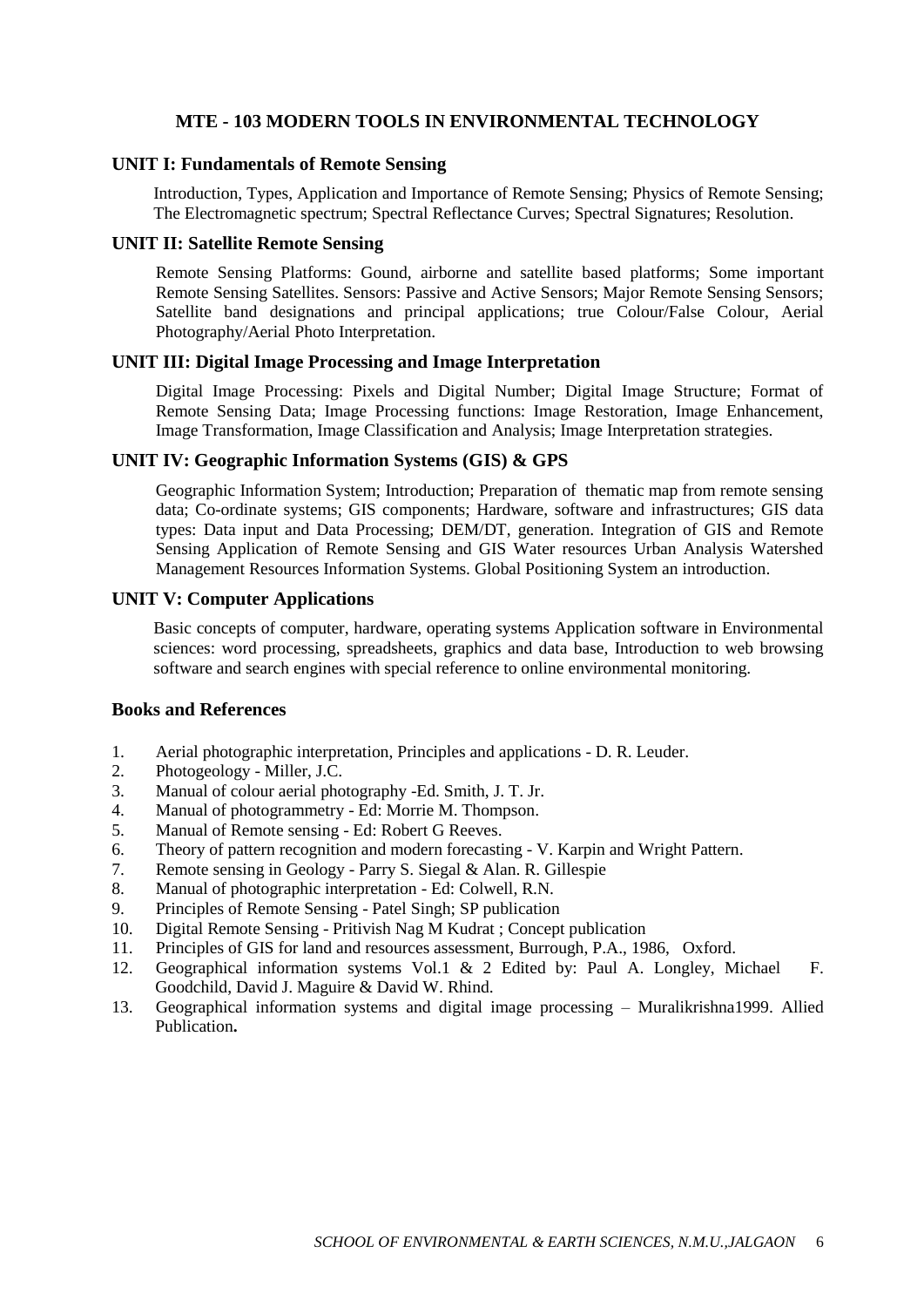# **MTE – 104 INSTRUMENTAL TECHNIQUES IN ENVIRONMENTAL ENGINEERING:**

#### **Unit I: Treatment of Data in Quantitative Analysis**

Accuracy, Precision, Standard deviation, Types of errors, Minimization of errors. Significant figures, Criteria for rejection of data, Principles of instrumentation.

#### **Unit II: Spectrophotometric Methods**

Principles, applications, advantages & limitations of the following Spectrophotometric methods: Colorimetry & Spectrophotometry, FTIR, NMR, Atomic absorption spectrophotometry, Flame photometry, Fluorimetry, Nephelometry and Turbidimetry, Inductively coupled plasma spectroscopy & Mass spectroscopy.

#### **Unit III: Electrochemical Methods**

Principles, applications, advantages & limitations of following electrochemical methods: Polarography, Pulse polarography, Ion-selective electrode oscilloscopic polarography, cyclic voltametry & anode stripping voltametry.

#### **Unit IV: Chromatography**

Principles, applications, advantages & limitations of following chromatographic methods: Adsorption, Partition, Column chromatography, Paper chromatography, thin layer chromatography, Gas chromatography, High Performance Liquid Chromatography (HPLC), Ionchromatography & size exclusion chromatography.

#### **Unit V: Physical and Biological Methods**

Analytical methods in Biotechnology & bio-process control, Electrophoresis, X-ray crystallography, Bio-informatics tools, Bio-assay of pharmaceutical products, online & off line measurement systems, micro processor based control systems.

#### **BOOKS & REFERENCES:**

- 1. Instrumental Methods of analysis, Willard H H& Dean LL, John Willey, 1976.
- 2. Modern Methods of chemical analysis Recsok RL, & Shields LD, John Willey & sons, Inc 1990.
- 3. Instrumental Methods of chemical analysis, Ewing GW, McGrw Hill Book Company, Inc. 1975.
- 4. Fundamental of molecules spectroscophy. Banwell CN, McGraw Hill, NY, 1990.
- 5. Vogels textbook of Quantitative chemical analysis, Third Ed.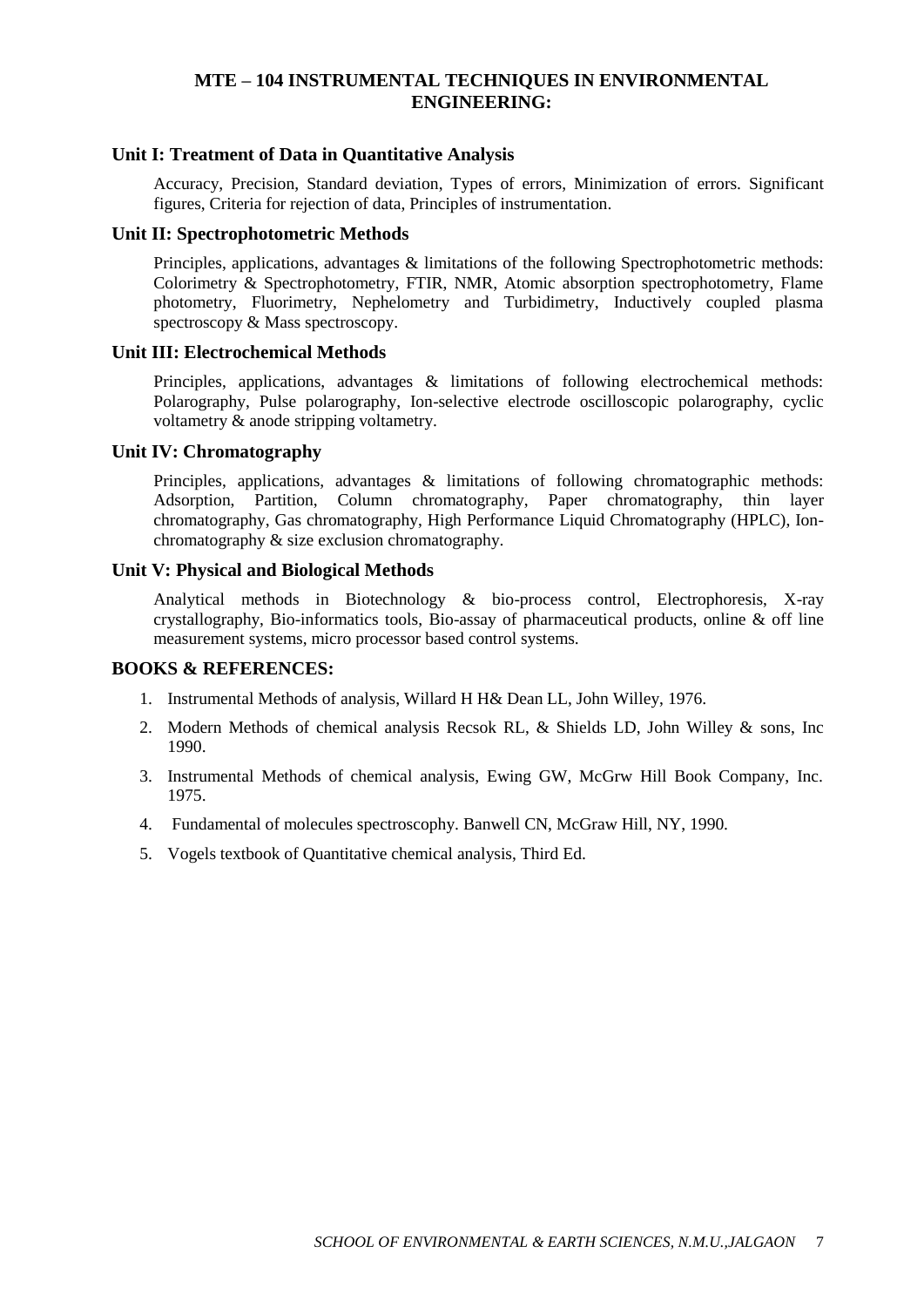# **MTE – 105 BIOTECHNOLOGICAL APPLICATIONS FOR ENVIRONMENTAL PROTECTION**

#### **Unit I: Environmental Biotechnology: Basic Concept**

Principles and concepts of environmental biotechnology – usefulness to mankind.

#### **Unit II: Biotechnology in Pollution Control**

Types of pollution, Methods for measurement of pollution, Methodology of environmental management, air pollution and its control through biotechnology. Water as a scare natural resource, need for water management, measurement of water pollution, waste water collection, waste water treatment – Physical, chemical and biological treatment processes. Solid waste management (composting, wormiculture and methane production)

## **Unit III: Microbial Technology for Waste Management**

Degradation of high concentrated toxic pollutants, non-halogenated, halogenated petroleum hydrocarbons-metals. Mechanisms of detoxification-oxidation reactions, de-halogenation biotransformation of metals. Microbial cell/enzyme technology – adapted microorganisms – biological removal of nutrients microalgal biotechnology and applications in agriculture- role of extra cellular polymers.

Biotechnological remedies for environmental damages – decontamination of ground water systems subsurface environment – reclamation concepts – bioremediation. Production of proteins – biofertilizers. Biodegradation of solid wastes – physical, chemical and microbiological factors of composting – health risk – pathogens – odour management – technologies of commercial importance advances in biogas technology – case study.

# **Unit IV: Fermentation Biotechnology**

Anaerobic digestion, anaerobic filters, Up-flow un-anaerobic sludge blanket reactors, treatment schemes for waste water of daiy, distillery, tannery, sugar, antibiotic industries.

Aerobic process, activated sludge, oxidation ditches, trickling filters, towers, rotating biological contractors, oxidation ponds.

## **Unit V: Biotechnology and Global Environmental Problems**

Ozone depletion UV-B, green house effect and acid rain, their impact and biotechnology approaches for management.

- 1. Wainwright, M, "An Introduction to Environmental Biotechnology ", 1999.
- 2. Martin, A.M., "Biological Degradation of Wastes ", Elsevier Appl. Science, New York, 1991.
- 3. Sayler, Gray S. Robert Fox and James W. " Blackburn Environmental Biotechnology for Waste Treatment ", Plenum Press, New York 1991.
- 4. Bruce E. Rittmann, Eric Seagren, Brian A.Wrenn and Albert J. Valocchi, Chittaranjan Ray, Lutgarde Raskin, Insitu Bioremediation (2<sup>nd</sup> Ed.) Nayes Publ. U.S.A. 1994.
- 5. Old, R.W., and. Primrose, S.B., "Principles of Gene Manipulation (3rd Ed.) ", Blackwell Sci. Publ., Cambridge, 1985.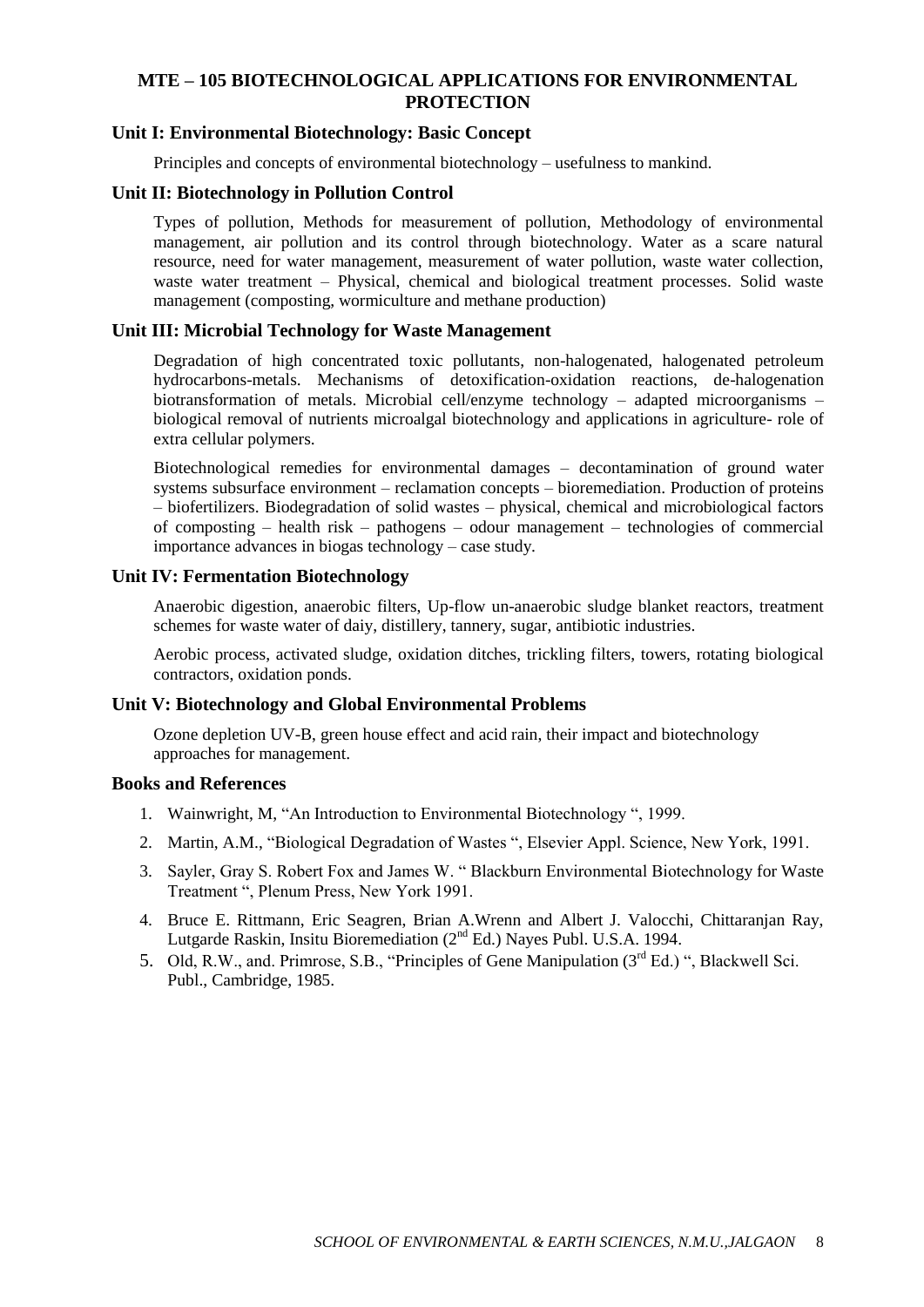## **MTE – 106 PRINCIPALES OF AIR & NOISE POLLUTION MANAGEMENT**

## **UNIT I: Sources of Air Pollution**

Stationary and mobile, fugitive emissions, secondary pollutants; Effects of air pollution in regional and global scale, air pollution episodes; Emission factors inventory and predictive equations.

#### **UNIT II: Atmospheric Meteorology**

Wind profiles, turbulent diffusion, topographic effects, separated flows, temperature profiles in atmosphere, stability, inversions, and plume behavior.

## **UNIT III: Air Quality Monitoring**

Objectives, time and space variability in air quality; air sampling design, analysis and interpretation of air pollution data, guidelines of network design in urban and rural areas.Stack monitoring. Air pollution standards and indices. Dispersion of air pollutants and modeling, Basic concepts, inversion layer and mixing height, atmospheric stability classes, theory and application of acoustic sounding (SODAR) technique. Boxmodel, The Gaussian dispersion model point, area and line sources. Prediction of effective stack height physics of plume rise, Holland's equation, Briggs equation, etc. modifications of Gaussian dispersion models; indoor air quality models. Air pollution control devices.

## **UNIT IV: Effects of Air Pollution and Air Monitoring Instruments**

Human health, plants, animals and microbes, archeological monuments and aesthetics, Orsat apparatus, Respirable dust sampler and source monitors.

#### **UNIT V: Noise Pollution**

Basics of acoustics and specification of sound; sound power, sound intensity and sound pressure levels; plane, point and line sources, multiple sources; outdoor and indoor noise propagation; psycho-acoustics and noise criteria, effects of noise on health, annoyance rating schemes; special noise environments: Infra-sound, ultrasound, impulsive sound and sonic boom; noise standards and limit values; noise instrumentation and monitoring procedure. Noise indices.

- 1. Environmental Engineering Arcadio P. Sincero and Gregoria A. Sincero, Prentice Hall of India, 1999.
- 2. Environmental Pollution Control Engineering- CS Rao, Wiley Eastern Ltd., New Delhi, 1996.
- 3. Environmental Noise Pollution PE Cunniff, McGraw Hill, New York, 1987.
- 4. Handbook of Noise Measurement APG Peterson & EE Gross PH, Englewood cliffs New Jersey, latest edition.
- 5. Air Pollution Control Equipment H. Brauer and Y. B. G. Verma, Berlin Heidelberg, New York, latest edition.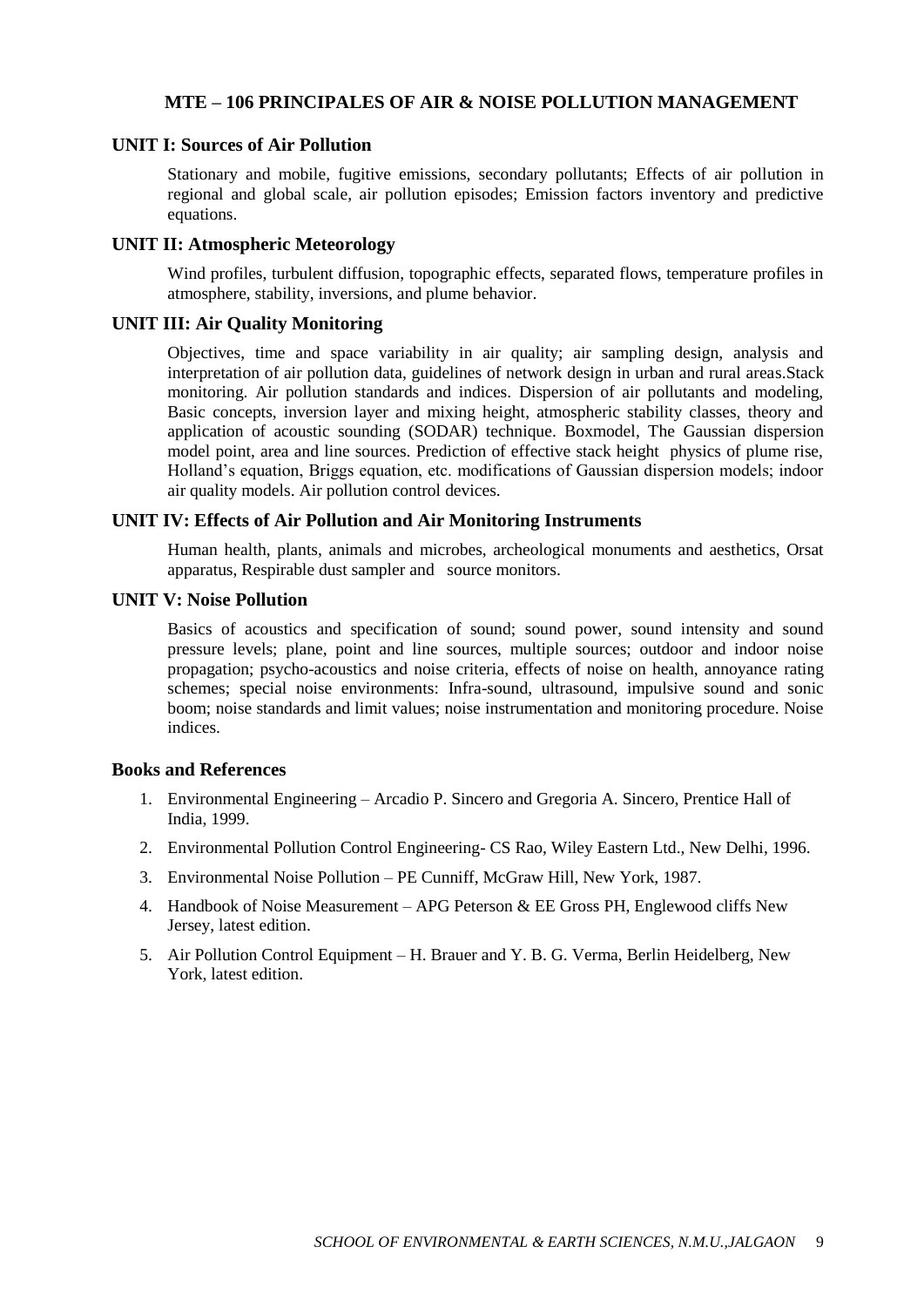## **MTE – 107 PRACTICAL COURSE**

- 1. Calibration and Standardization Techniques in the water and waste water quality analysis.
- 2. Study of Various components of Effluent Treatment Plant in accordance with effluent characteristics and parameters.
	- a. Skimming tanks : Oil and Grease,
	- b. Equalization and neutralization tanks: pH & Electrical Conductivity etc.
	- c. Primary Settling tank: Total Solids and its various forms.
	- d. Activated Sludge Processes (Aeration, Trickling filter, RBCs etc. (Dissolved Oxygen, Chemical Oxygen Demand and Biochemical Oxygen Demand)
- 3. Drinking Water Treatment :
	- a. Alkalinity, Hardness Ca & Mg
	- b. Chloride, Residual chloride, Chlorine Demand
	- c. Sulfate, Nitrate and Phosphate
- 4. Soil Study :
	- a. Soil sampling, description of the soil horizon, determination of soil pH, conductivity and salinity from soil samples
	- b. Organic carbon and Organic Matter from soil samples (Walky- Black Method)
	- c. Sodium and Potassium; CEC from soil samples
- 5. Remote Sensing and GIS Techniques
	- a. Study of traditional maps
	- b. Visual interpretation of earth's features from aerial photographs and satellite images
	- c. Stereo-photo interpretation
	- d. Photogrametric computation
	- e. Preparation of thematic maps in GIS
	- f. Operation of GPS
	- g. Drawing flow charts for the computer programs required in solving environmental problems.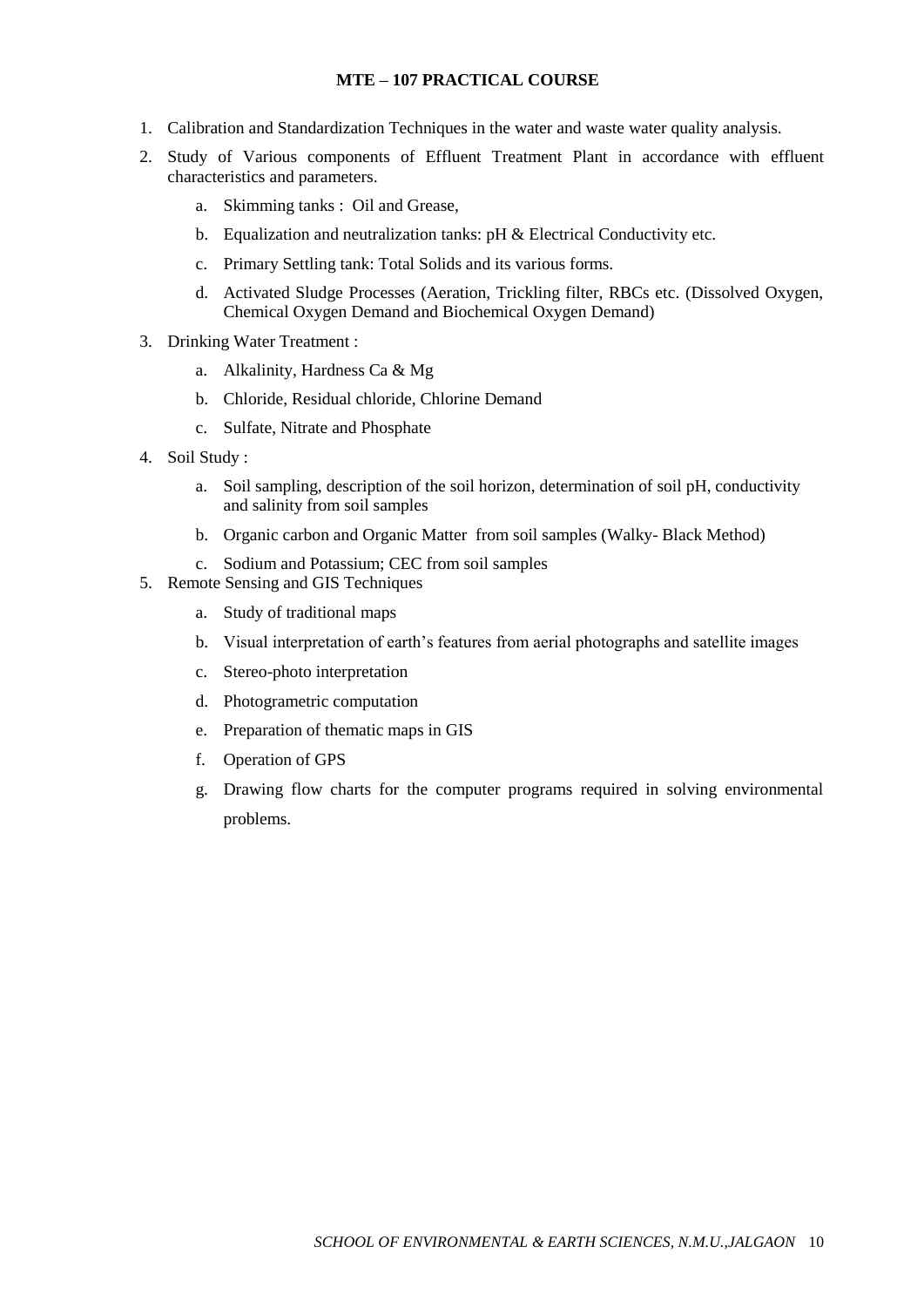# **SEMESTER II MTE 201 - INDUSTRIAL POLLUTION CONTROL**

## **Unit I: Introduction**

Industrial scenario – requirement of water for industries – Sources and types of industrial wastewater – Industrial wastewater disposal and environmental impacts – Reasons for treatment of industrial wastewater – Regulatory requirements – Industrial waste survey – Industrial wastewater generation rates, characterization and variables – Population equivalent – Toxicity of industrial effluents and Bioassay tests – Preventing and minimizing wastes at the source – Individual and Common Effluent Treatment Plants.

## **Unit II: Industrial Water Pollution Control and Treatment**

Characteristics of different industrial wastewaters and their effects on environment. Standards related to industrial wastewater. Waste volume reduction, waste strength reduction, neutralization, equalization and proportioning. Industry specific wastewater treatment for chloroalkali, electroplating, distillery, tannery, pulp and paper, fertilizer, etc. Treatment technology of coal washery and coke oven effluents. Acid mine drainage: occurrence, effects and treatment technologies. Equalization – Neutralization – Oil separation – Flotation – Precipitation – Heavy metal Removal – Refractory organics separation by adsorption – Aerobic and anaerobic biological treatments. Chemical oxidation – Ozonization – Photocatalysis – Wet Air Oxidation – Evaporation – Ion Exchange.

## **Unit III: Air Pollution Control System Design**

Review of general principles of industrial air pollution control. Design and operation of gravity settling chambers. Design and operation of cyclones. Design and operation of wet dust scrubbers – column scrubbers, jet scrubbers, vortex scrubbers, rotating disc scrubbers, and venturi scrubbers. Design and operation of fabric filters. Design and operation of electrostatic precipitators design and operation of mist separators- baffled mist separators, pressure separators. Dust control and abatement measures in mines; role of green belts. Control devices for gaseous pollutants with special emphasis on adsorption, absorption, mass transfer, condensation, and combustion.

# **Unit IV: Noise Control Engineering**

Noise pollution and management in Mines, Washeries, Power plants, Fertilizer plants, Cement plants, etc. health effects and control measures. Noise measurement techniques and analysis: Industrial Worksite, Noise prediction and modelling, noise impact assessment: Scultz Fractional Impact method; Value function curves. Noise abatement measures in industries - Sound absorption, Acoustic barrier, Vibration Isolation, Vibration damping, Muffling, Personal protector.

## **Unit V: Case Studies**

Industrial manufacturing process description, wastewater characteristics and waste treatment flow sheet for – Textiles, Tanneries, Pulp and paper, Metal finishing (plating anodizing), Petroleum Refining, Sugar and Distilleries, Dairy, Iron and steel, Fertilizers.

- 1. Eckenfelder, W.W., (1999) "Industrial Water Pollution Control", Mc-Graw Hill.
- 2. Arceivala, S.J., (1998) "Wastewater Treatment for Poll. Control", Tata McGraw Hill.
- 3. World Bank Group (1998)"Pollution Prevention and Abatement Handbook Towards
- 4. Cleaner Production ", World Bank and UNEP, Washington D.C.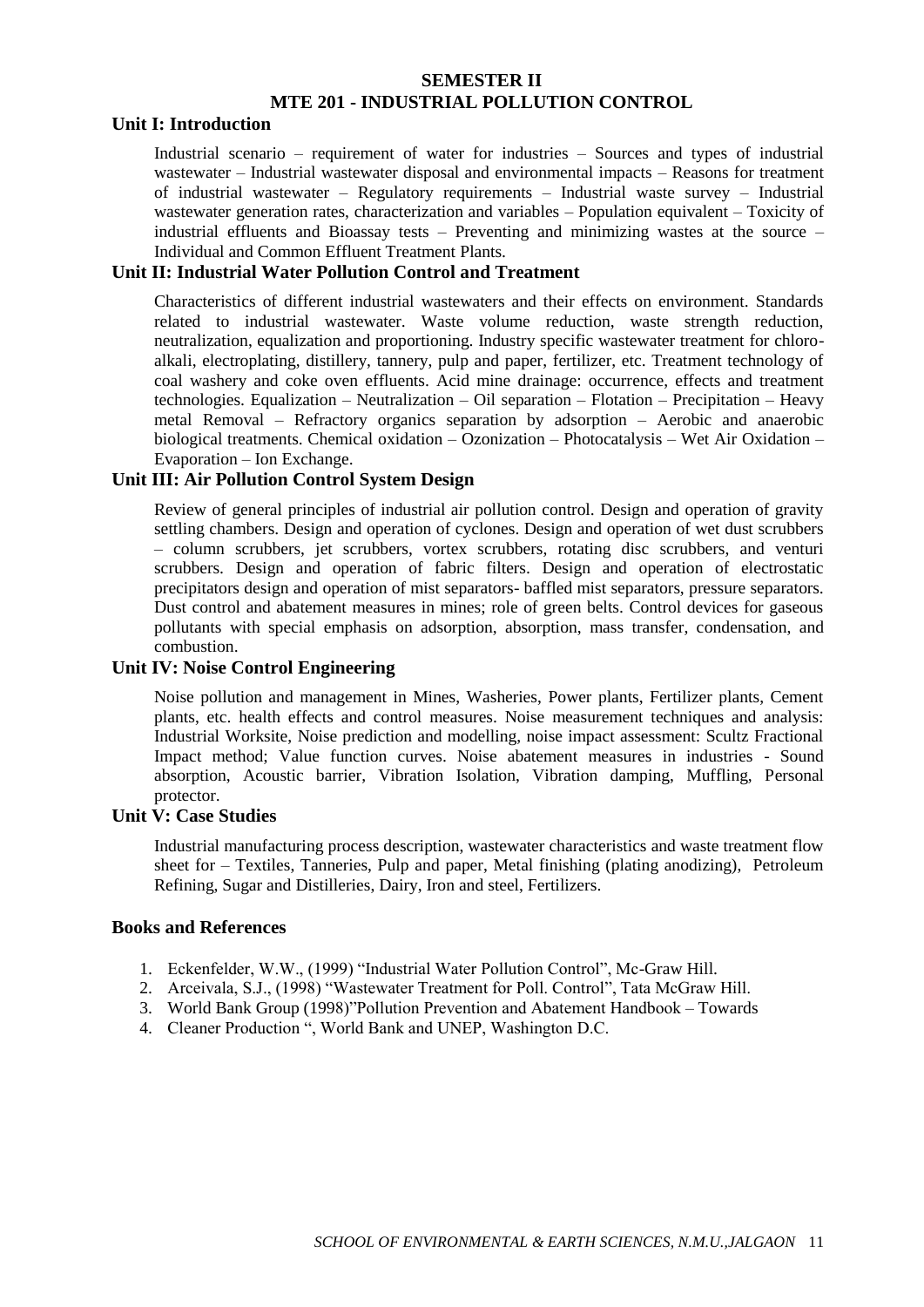### **MTE – 202 ENVIRONMENTAL IMPACT ASSESSMENT, POLICIES AND AUDIT**

#### **Unit I: Introduction**

Environmental Impact Assessment (EIA) – Environmental Impact Statement (EIS) – Environmental Risk Assessment (ERA) – Legal and Regulatory aspects in India – Types and limitations of EIA – Terms of Reference in EIA- Issues in EIA – national – cross sectoral – social and cultural.

#### **Unit II: Components and Methods of EIA**

Components – screening – setting – analysis – prediction of impacts – mitigation. Matrices – Networks – Checklists. Importance assessment techniques – cost benefit analysis – analysis of alternatives – methods for Prediction and assessment of impacts – air – water – soil – noise – biological – cultural – social – economic environments. Standards and guidelines for evaluation.Public Participation in environmental decision making.

## **Unit III: Policies and Quality Control**

Environmental Policies- National and International; International treaties, Carbon management-Kyoto Protocol and Clean Development Mechanism (CDM), Carbon Neutrality.Environmental Legislations-Acts, Rules, Regulations and Notifications.Environmental standards,Criteria for standard setting.

### **Unit IV: Audit, Documentation and Monitoring**

Environmental audit, objectives, types, features, planning of audits; Organisation of AuditionProgramme, pre-visit data collection. Audit Protocol; Onsite Audit; Data Sampling-Inspections-Evaluation and presentation; Exit interview; Audit Report- Action Plant-Management of Audits;Waste Management Contractor Audits. Life Cycle Approach.

#### **Unit V: Case Studies**

Case studies of EIA of developmental projects (Express highway, Petroleum Industry, Dam, etc.)

- 1. Canter, L.W., " Environmental Impact Assessment ", McGraw Hill, New York, 1996.
- 2. Petts, J., " Handbook of Environmental Impact Assessment Vol. I and II ", Blackwell Science,London, 1999.
- 3. The World Bank Group., " Environmental Assessment Sourcebook Vol. I, II and III ", TheWorld Bank, Washington, 1991.
- 4. Strategic Environmental Assessment RikiTherirvel, E.Wilson, S.Thompson, .Heaney, D. Pritchard. Earthscan,London, 1992.
- 5. Environmental Impact Assessment-Cutting edge for the  $21<sup>st</sup>$  century Alan Gilpin, CUP, London, 1994.
- 6. Environmental Impact Assessment-Theory & Practice Peter Wathern, UnwinHynman, Syndeny, 1988.
- 7. A Practical Guide to Environmental Impact Assessment Paul, A Erickson, Academic Press, 1994.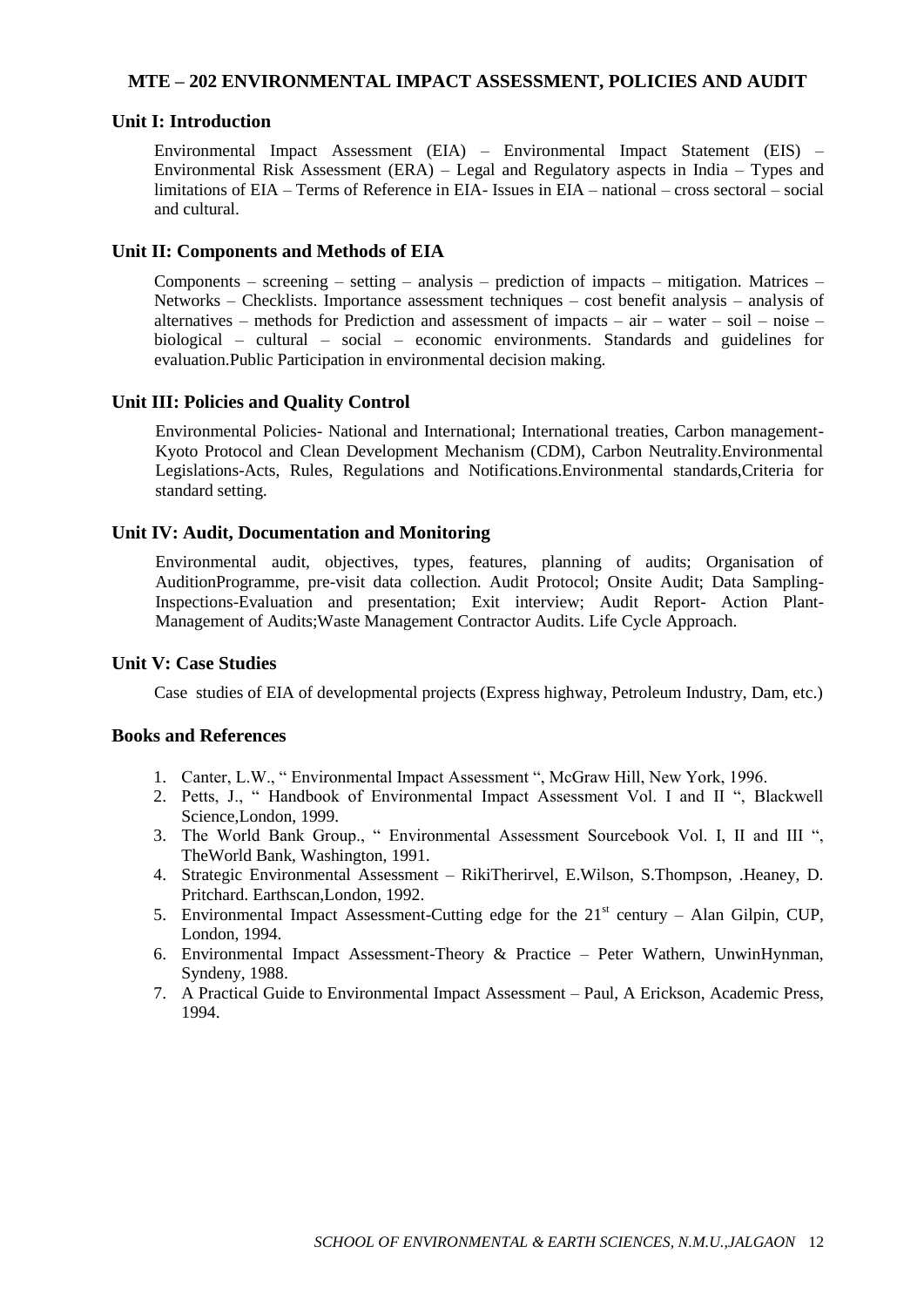# **MTE – 203 Industrial safety, Environmental Health and Disaster Management**

## **Unit I: Disaster Management**

Disasters: Natural- Earthquake, flood, volcanic eruption, cyclones. Manmade- Failure of dams, leakage, explosion, oil-spills and fire of hazardous chemicals. Leakage in atomic reactor plants. Mining disaster. Monitoring of critical parameters. Risk-analysis, HAZOP, Consequence Analysis. Fault Tree analysis and Event Tree analysis. Emergency Management: Indian and foreign legislations. Case studies.

## **Unit II: Industrial Safety**

Organizing for Safety: Definition, need, nature and principles. Directing for Safety: Direction, definition, process, principles and techniques, Leadership: Monitoring for Safety, Health & Environment: Occupational Safety, Health and Environment Management System, Bureau of Indian Standards on Safety and Health: 14489-1998 and 15001- 2000, ILO and EPA Standards.

## **Unit III: Environmental & Occupational Health**

Definition: As per WHO. Common occupational diseases, Occupations involving risk of contracting diseases, Mode of causation of the diseases and its effects, Diagnostic methods used for detecting occupational diseases. Biological monitoring. Evaluation of injuries, Hierarchy of control measures for occupational health risks, Occupational health management services at the work place. Lung function test on Medspirator, Ear testing on Audiometer. Physical health hazards, Chemical health hazards, Industrial dermatosis, Control methods and reduction strategies for air pollutants, noise and radiations. Prevention and control of occupational diseases. Environmental monitoring and occupational exposure limits.

## **UNIT IV: Personal Protective Equipments**

Role of personal protective equipment, Selection criteria for personal protective equipment, Respiratory and non-respiratory type personal protective equipments

# **UNIT V: Case Study on Safety Aspects in Industries**

- Safety in chemical industry
- $\triangleright$  Safety in textile industry
- Safety in pharmaceutical industry
- Safety in food industry
- $\triangleright$  Safety in mine industry

## **Books & References:**

- 1. Industrial Safety and pollution control handbook: National Safety Council and Associate publishers Pvt. Ltd, Hyderabad (1993).
- 2. Handbook of Environmental Health and Safety: Herman Koren and Michel Bisesi, Jaico Publishing House, Delhi (1999).
- 3. Environmental Toxicology and Chemistry: Donald G. Crosby, Oxford University Press, USA (1998).
- 4. Handbook of Environmental Risk Assessment and Management: Peter Calow, Blackwell Science Ltd., USA (1998).
- 5. Principals of Environmental Toxicology: Ian C. Shaw and John Chadwick, Taylor and Francis, USA (1998).
- 6. The Factories Act-1948, Government Printing Press, Civil lines, Delhi (1994).
- 7. Risk Assessment and Environmental Management: D. Kofi Asvite-Dualy, John Willey & Sons, West Sussex, England (1998).
- 8. Introduction to Environmental Engineering & Science: Gilbert M. M., Pearson Education, Singapore (2004).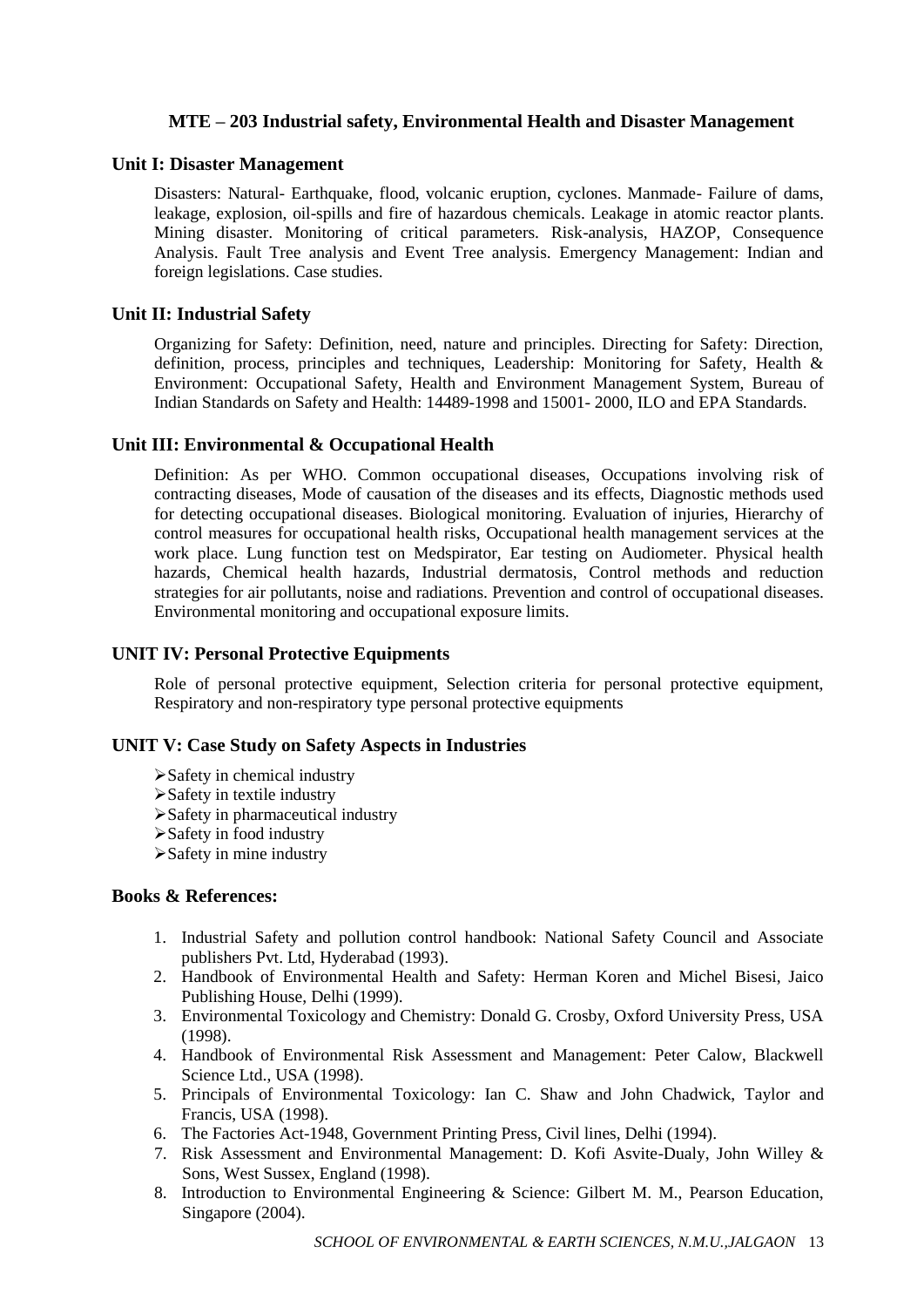## **MTE – 204 SOLID AND HAZARDOUS WASTE MANAGEMENT**

#### **Unit I: Nature of Solid Wastes**

Definition of solid waste, Industrial mining, Agricultural and domestic (urban) waste, Waste generation in Technological societies, Major legislations, Monitoring responsibilities, Sources & types of solid wastes, Sampling & characterization, Composition of MSW, Storage, Handling & future changes in waste composition

### **Unit II: Collection & Transport of Solid Waste**

Collection of solid wastes, Types of solid wastes collection systems, Analysis of collection systems, Alternative Techniques for collection systems, Collection & Transformation of solid wastes, Unit operations used in separating and processing material recovery facility, Need for transfer operations, Transport means and methods, Transfer stations types & design.

#### **Unit III: Solid Waste Disposal**

Sanitary landfill- planning, Site selection, Design and operation, Aerobic landfill stabilization, Biological oxidation, Composting, Vermicomposting, Pyrolysis, Incineration & Energy Recovery, Bioremedial Waste categorization, Land reclamation – pre & post project land use planning, Physical, Chemical & Biological reclamations.

#### **Unit IV: Hazardous Waste Management**

Definition & identification of Hazardous Wastes, Sources & Characteristics of hazardous wastes, Hazardous waste in municipal waste, Hazardous waste regulations  $\&$  legislations, Minimization of Hazardous wastes, Handling & storage of Hazardous wastes, Landmark episodes.

## **Unit V: Hazardous Waste Treatment**

Hazardous Waste Treatment technologies, Physical, chemical & thermal methods of stabilizations, Solidification, Chemical Fixation & encapsulation, Incineration of Hazardous waste landfills, Reclamation of Hazardous waste landfill sites.

## **Books & References**

- 1. Solid wastes : Engineering Principles & Management Issues, Tchobanglous G, Thesien GH, Eliassen R, Mc Graw Hill Int. ED, Singapore, 1977
- 2. Solid waste management, Montell CL, John Willey, NY, 1975
- 3. Environmental engineering, Peavy HS, Rowe D R
- 4. Technobanglus G, Thesien GH, Mc Graw Hill Int. ED, Singapore, 1985
- 5. Hazardous waste management, Lagrega MD, Buckingham PL, Evans JV, McGraw Hill Int. Ed. NY, 2001
- 6. Biremediation Principles, Eweie JB, Ergas SJ, Chang DYP & Schroder ED, McGraw Hill Int. Ed. Singapore, 1988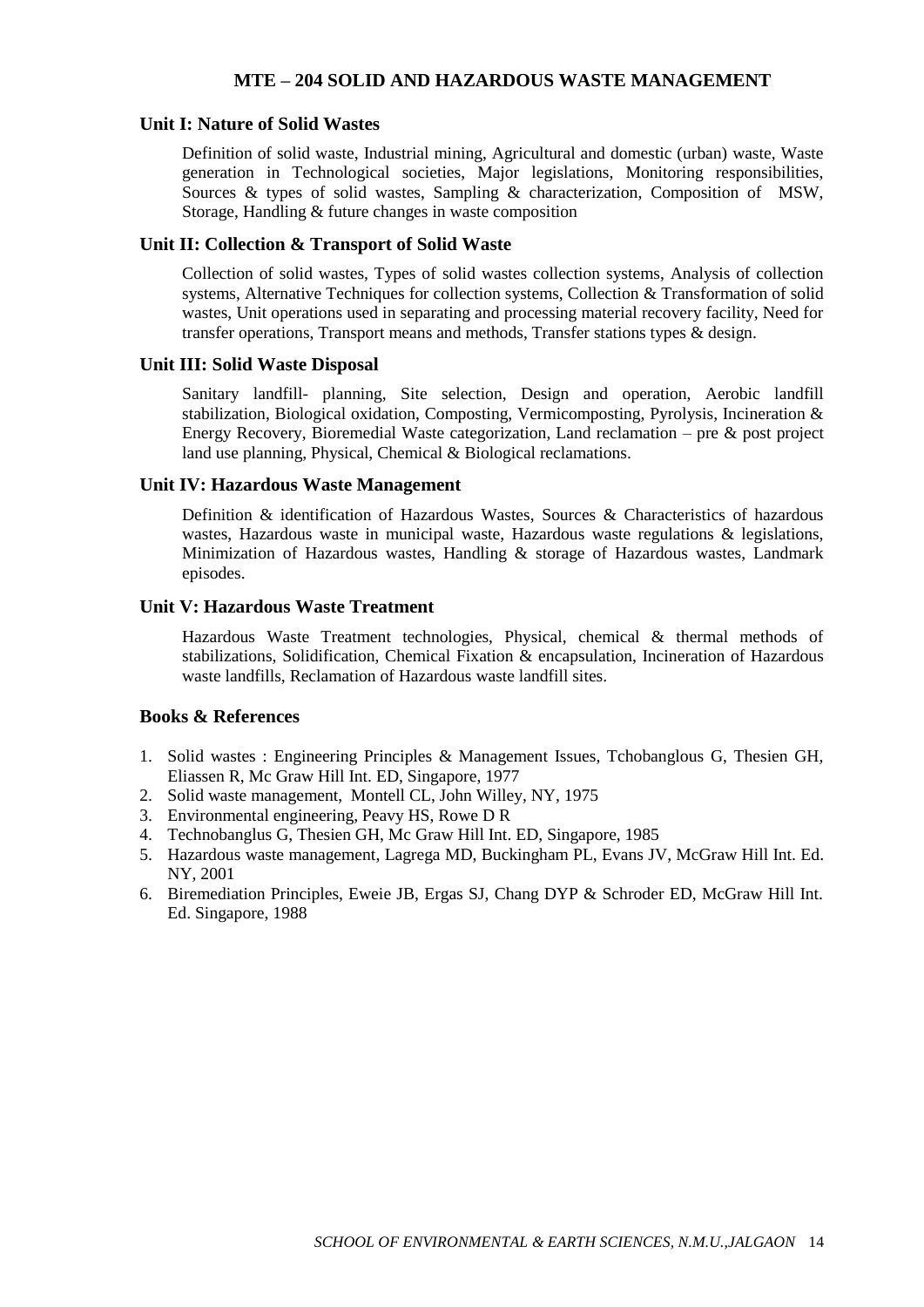## **MTE – 205 ENVIRONMENTAL GEO-TECHNOLOGY**

#### **Unit I: Introduction**

Introduction to Environmental Geotechniques-Environmental cycles and their interaction-Soil water environment interaction relating to geotechnical problems-Effect of pollution on soil water behavior-Sources, production and classification of wastes-Environmental regulations in India-Case studies of foundation failures by ground contamination.

#### **Unit II: Site Selection and Method of Disposals**

Criteria for selection of sites for waste disposal facilities-parameters controlling the selection of wastes disposal sites-current practices for waste disposal, subsurface disposal techniques-Passive contaminant systems-leachate contamination-applications of geomembrane and other techniques in solid and liquid waste disposal-rigid or flexible membrane liners.

#### **Unit III: Hydrology of Contaminants**

Transport phenomena in saturated and partially saturated porous media-contaminant migration and contaminant hydrology-Hydrological design for ground water pollution control-Ground water pollution downstream for landfills Bearing capacity of compacted fills-foundation for waste fill ground-pollution of aquifers by mining and liquid wastes-protection of aquifers

#### **Unit IV: Hazardous Waste Disposal**

Hazardous waste control and storage system-Stabilization /Solidification of wastes-Processes and Functions- Monitoring and performance of contaminant facilities-Environmentally safe disposal of solid and liquid waste

#### **Unit V: Remedial Measures**

Ground modification techniques in waste fill, Remedial measures for contaminated grounds-Remediation technology-Bio-remediation

- 1. Wentz,C.A., " Hazardous Waste Management ", McGraw Hill, Singapore, 1989.
- 2. Daniel,B.E., " Geotechnical Practice for Waste disposal ", Chapman and Hall, London, 1993.
- 3. " Proceedings of the International symposium of Environmental Geotechnology (Vol.I and Vol.II) ",
- 4. Environmental Publishing Co., 1986 and 1989.
- 5. Ott, W.R., " Environmental Indices ", Theory and Practice, Ann, Arbor, 1978.
- 6. Fried, J.J., " Ground Water Pollution ", Elsevier, 1975.
- 7. ASTM Special Technical Publication 874, " Hydraulic Barrier in Soil and Rock ", 1985.
- 8. Westlake, K., (1995), " Landfill Waste Pollution and Control ", Albion Publishing Ltd., England, 1995.
- 9. Lagrega, M.D., Buckingham, P.L. and Evans, J.B., " Hazardous Waste Management ",McGraw Hill, Inc., Singapore, 1994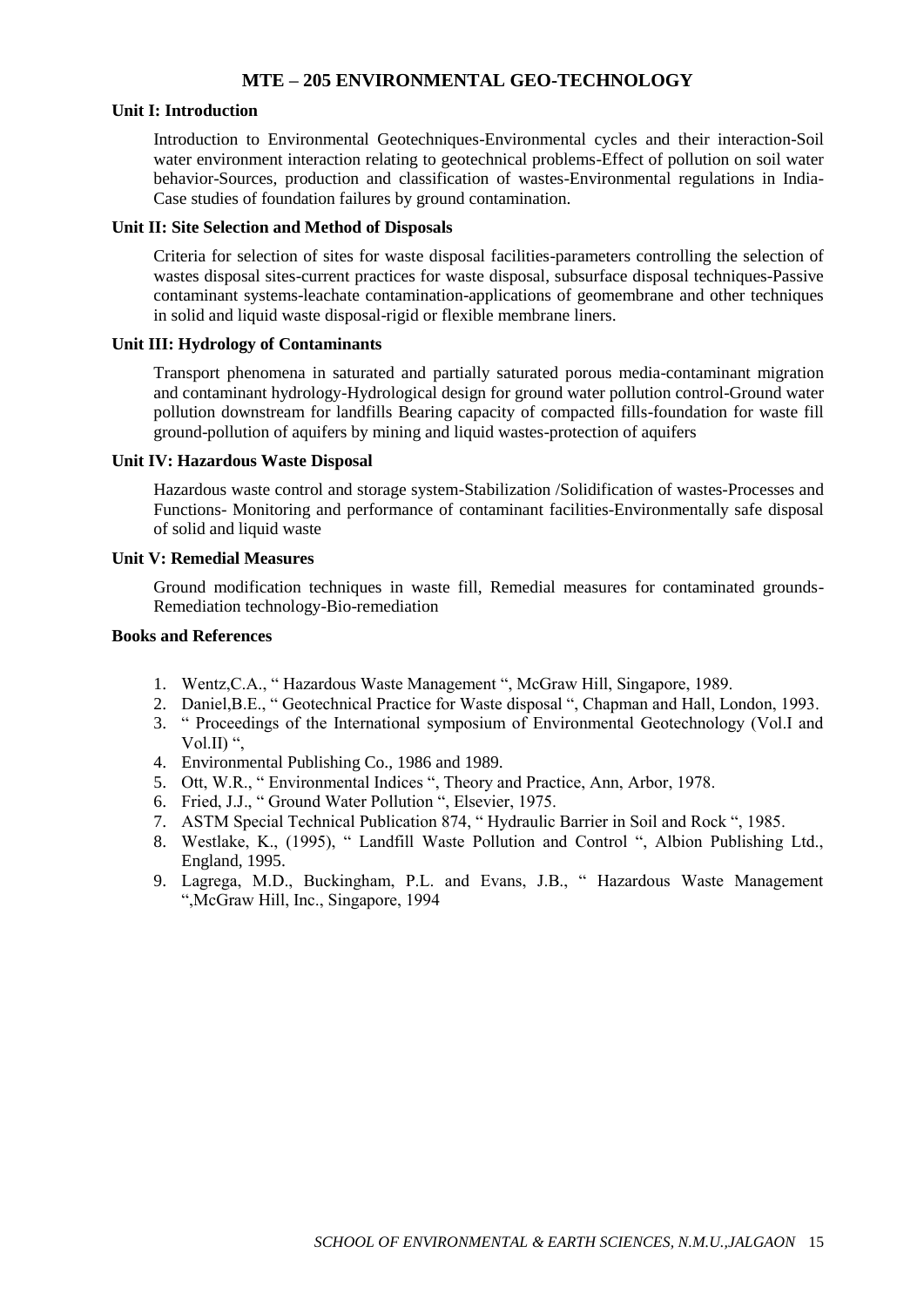# **MTE – 206 NATURAL RESOURCE MANAGEMENT**

### **Unit I: Mineral Resources Evaluation and its Role In National Economy**

Methods of evaluation of minerals, rocks, water, soil and fossil fuels. Collection of data, sampling technique and instrumentation, preservation of samples, preparation of thematic and resource maps for rocks, ores and minerals. Quality and feasibility assessment of rocks and minerals for building, decorative, ornamental, and jewellery purposes. Evaluation of medicinal values of minerals. Principles of mineral economics, significance of mineral resources in national economy, Production, demand, supply and substitution of natural resources in global context. Commercial grade Classification of ore reserves. Ore reserve estimation. Economic evaluation of ore deposit. Preparation of technical report.

#### **Unit II : Marine Resources Management**

Introduction to marine resources, Factors controlling abiotic resources and their distribution polymetallic manganese nodules, phosphorites, hydrocarbons, beach placers evaporates, rare metals, corals, pearls and shells. Prospecting and mining of the ocean floor, Management of marine resources, demand, supply and production of marine resources. Policies and acts relating to ocean and land.

#### **Unit III : Land Resource Management**

Land as a natural resource, biotic and abiotic and their importance in sustainable developments. Classification of lands - techniques of terrain evaluation. Land use and land cover classification, Study of soils, their uses, components and profiles. Physical chemical and engineering properties of soils and classification of soils. Soil erosion and preventive measures.

#### **Unit IV: Water Resource Management**

Importance of water management, Concept of planning and design of percolation tanks, dry land farming and water management, watershed management and watershed programmes. Methods of rainwater harvesting and techniques, necessity of planned water supplies. Planning and execution of modern water supply schemes, India's water budget, demand and supply, state and central policies, acts and taxation system, water dispute and case studies.

## **Unit V: Forest and Agriculture Studies**

Crop type classification, area estimates, and spectral response of different crops. Crops diseases and Assessment, Crop and Water management and monitoring. Advances in Crop monitoring by RS, Soil Survey and mapping, soil conservation and watershed management Landuse/Landcover mapping and planning, Geomorphology in soil survey and mapping soil erosion, case studies.

## **BOOKS & REFERENCES**

- 1. Introduction to oceanography. H.V. Thurman
- 2. Hand book of subsurface geology C.A.Moore
- 3. Principles of Geomorphology Thornburry
- 4. Petroleum stratigraphy R.L.Breuner
- 5. World oil energy economics H.A,.Kerklelin
- 6. Geology of petroleum A.I.Levorsen.
- 7. Landform Shall (1991).
- 8. Mining methods R.N.P. Arogyaswamy
- 9. Introduction to India's economic minerals Sharma, N.L. & Ram . K.S.
- 10. Non Fuel mineral deposits of India 1999: Mukerjee., Allied Publ.
- 11. Ground water hydrology DK Todd
- 12. Hand Book of applied Hydrology Ventechow
- 13. Hydrology Davis and Dewiest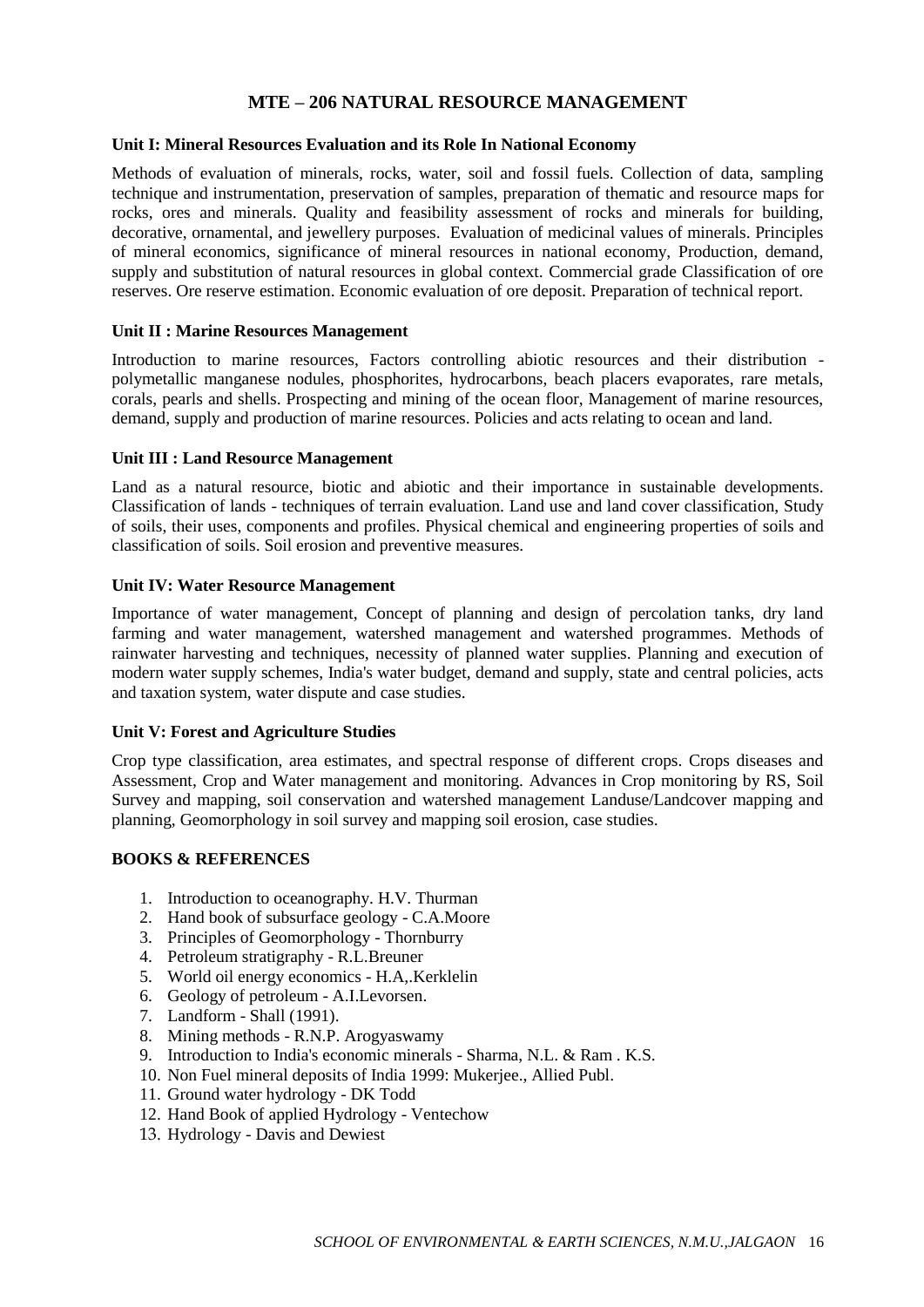## **MTE - 207 PRACTICAL COURSE**

#### **Air pollution analysis**

- 1. Demonstration of air pollution monitoring instruments; Calibration of HVS by orifice method;
- 2. Study, Estimation and report preparation of suspended particulate matter (SPM) and  $PM_{10}$
- 3. Estimation of Oxides of sulfur and nitrogen from the ambient air.
- 4. Study of wind-rose diagram and air pollution metrology

## **Water& Waste water analysis**

- 5. Determination of chlorine demand, break-point chlorination and free residual chlorine
- 6. Estimation of Na and K in sewage sample, wastewater and natural water
- 7. Determination of Nitrate-nitrogen of nitrate nitrogen from the given wastewater samples.
- 8. Determination of iron from raw sewage, wastewater, natural surface water and compare the results
- 9. MLSS and MLVSS. Sludge Volume Index (SVI) and development of sludge settling characteristics curve and design of PST based on settling curve.
- 10. Determination of the Biochemical Oxygen Demand (BOD) for a given sample of wastewater
- 11. Determination of the Chemical Oxygen Demand (COD) for a given sample of wastewater
- 12. Determination of the Optimum Alum Dose for a given sample of water through Jar Test.

## **Bacteriological analysis of water and soil**

- 13. Estimation of fecal coliform (total coliform) from the swage and drinking water samples.
- 14. Microbiology of Air: by exposure plate method.
- 15. Microbiology of soil- Heterotopic bacterial counts by colony counter

#### **Soil pollution analysis**

- 16. Field identification of different types of soil as per Indian standards and determination of pH, and moisture content of soil by oven drying method.
- 17. Study and determination of compaction characteristics of soil.
- 18. Determination of grain size by sieve analysis method and bulk density of the given soil sample.